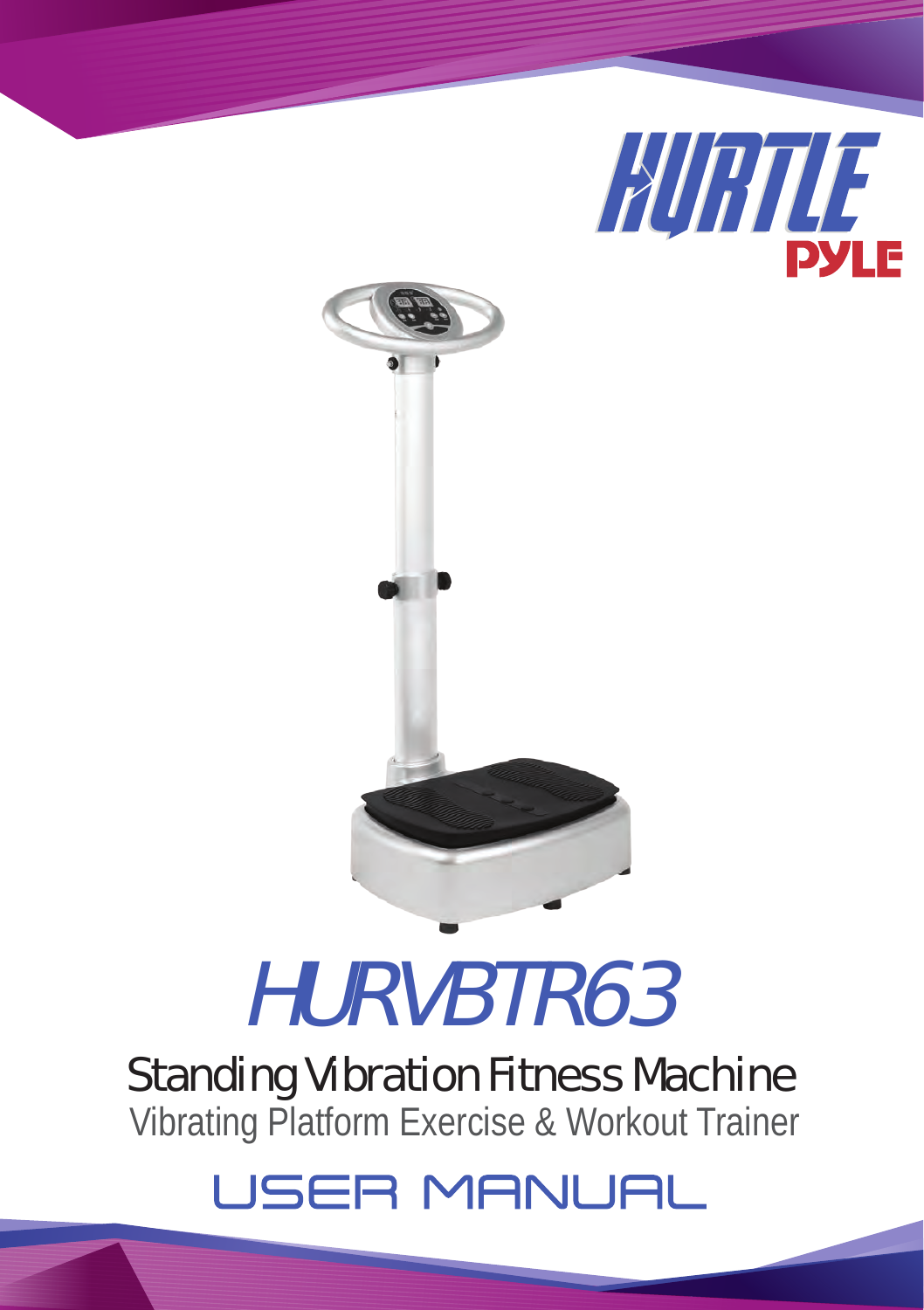### **PLEASE READ THIS MANUAL CAREFULLY BEFORE USE AND KEEP IN A SAFE PLACE FOR FUTURE REFERENCE**

#### **IMPORTANT SAFEGUARDS**

**When using electrical appliances basic safety precautions should be followed, including the following:**

- Read all instructions carefully before using the appliance and store in a safe place for future reference.
- Check the voltage on the rating plate corresponds with your supply voltage before plugging the appliances in.
- Use this appliance only for its intended use as described in this manual.
- This appliance is not intended for use by persons (including children) with reduced physical, sensory or mental capabilities or lack of experience or knowledge, unless they have been given supervision or instruction concerning use of the appliance by a person responsible for their safety.
- Young children should be supervised to ensure they do not play with the appliance. This product is not a toy.
- Do not operate the appliance if it has a damaged cord or p lug, if it is not working properly, or if it has been damaged or dropped. If the supply cord is damaged, it must be replaced by the manufacturer, its service agent or a similarly qualified person.
- Do not use the unit if the inner components of the machine are exposed or the wires are broken.
- Do not use in electrical storms or power surges
- This appliance is not intended to be operated by means of an external timer or separate remote-control system.
- Do not allow the power cord to come into contact with hot surfaces or become tangled or knotted. Do not run the mains power cord under heavy objects
- Do not wrap the mains cord around the unit.
- Do not insert objects into the holes or slots in this appliance.
- Do not operate this appliance with wet hands or feet.
- Do not use the product on uneven, moving or unstable floor surfaces.
- Install or locate this appliance only in accordance with the installation instructions provided.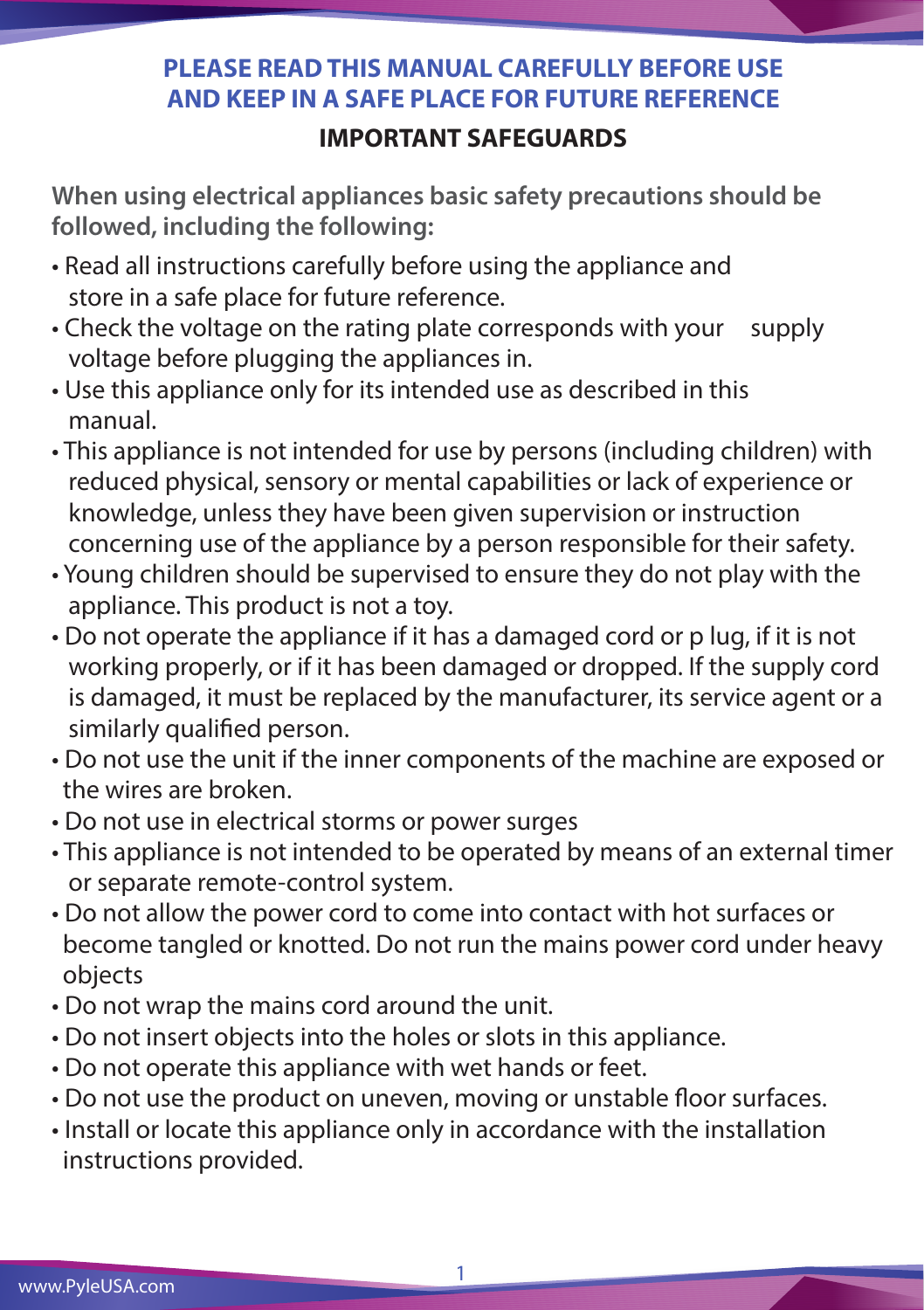- Do not use this product near water, in a damp environment or in an environment where there is high humidity
- Do not immerse the product or the power base in water or any other liquids.
- Do not store or use this appliance outdoors
- Do not allow water to get on to the electrical connections. If the connections get wet, unplug from the socket immediately and dry thoroughly before use.
- This appliance contains no user serviceable parts. Repairs should only be carried out by a qualified service engineer.
- Unplug the appliance from the socket when not in use.
- When removing the plug from the mains power supply, do so by holding the plug tightly. Do not remove by pulling the mains p power cord.
- Keep the area around the product free from obstructions.
- This appliance is intended for household use only.
- Do not touch the power cord or appliance with wet hands.
- Do not plug into a socket where several other appliances are plugged in.

#### *This product has not been designed for any uses other than those specified in this booklet.*

#### **HEALTH CONDITIONS**

If you / the user have suffered from any of the following conditions you **must obtain your doctor's permission before using the product:**

- brain hemorrhage
- Congenital heart disease
- Backbone deformities or brittle bones
- Fractured bones or joints
- Pregnancy
- Recuperation from an operation or illness
- Mental disorders
- Acute illness such as cancer or terminal illness
- Contagious skin diseases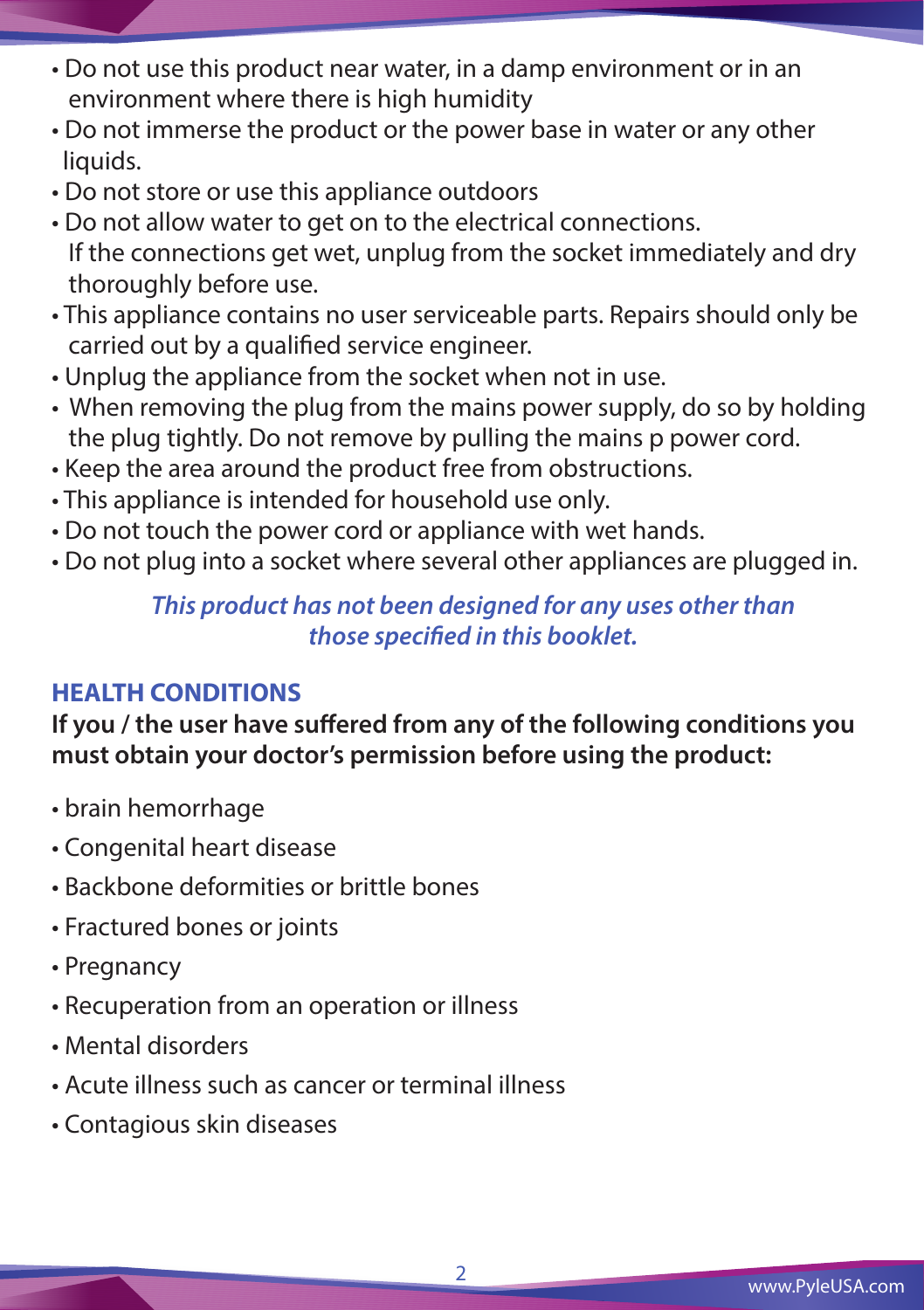#### **IMPORTANT NOTES:**

- Always select the appropriate level of training for your own personal fitness
- Clean the unit after each use with a damp cloth do not use harsh or abrasive cleaners
- Always inspect the unit for wear and tear after each use
- Ensure the switch on the control panel is turned off after each use and the appliance is switched off and unplugged at the mains
- Store the product in a clean, dry place when not in use

#### **ASSEMBLY**



#### **INSTRUCTIONS FOR ASSEMBLY**

- Remove your product from the box taking care not to scratch the surface of the machine.
- Remove any packaging from the product
- Place the packaging inside the box and store for future reference
- Feed the signal wire from the lower aluminium column into the branch pipe of the base section (casing) and connect to the signal port (see picture 1).
- Align the hole in the lower aluminium column with the hole in the branch pipe of the base section (casing) and use and M6 x 40mm locknut to secure in p lace (see picture 2).
- Place the armrest and control panel section onto the upper aluminium column aligning the holes in both sections (see picture 3).
- Fix the armrest and control panel in place using the threaded rob (see picture 4).
- Extend the upper aluminium column and secure in position using 2 x M6 x 40mm lock nuts and plastic gaskets (see picture 5).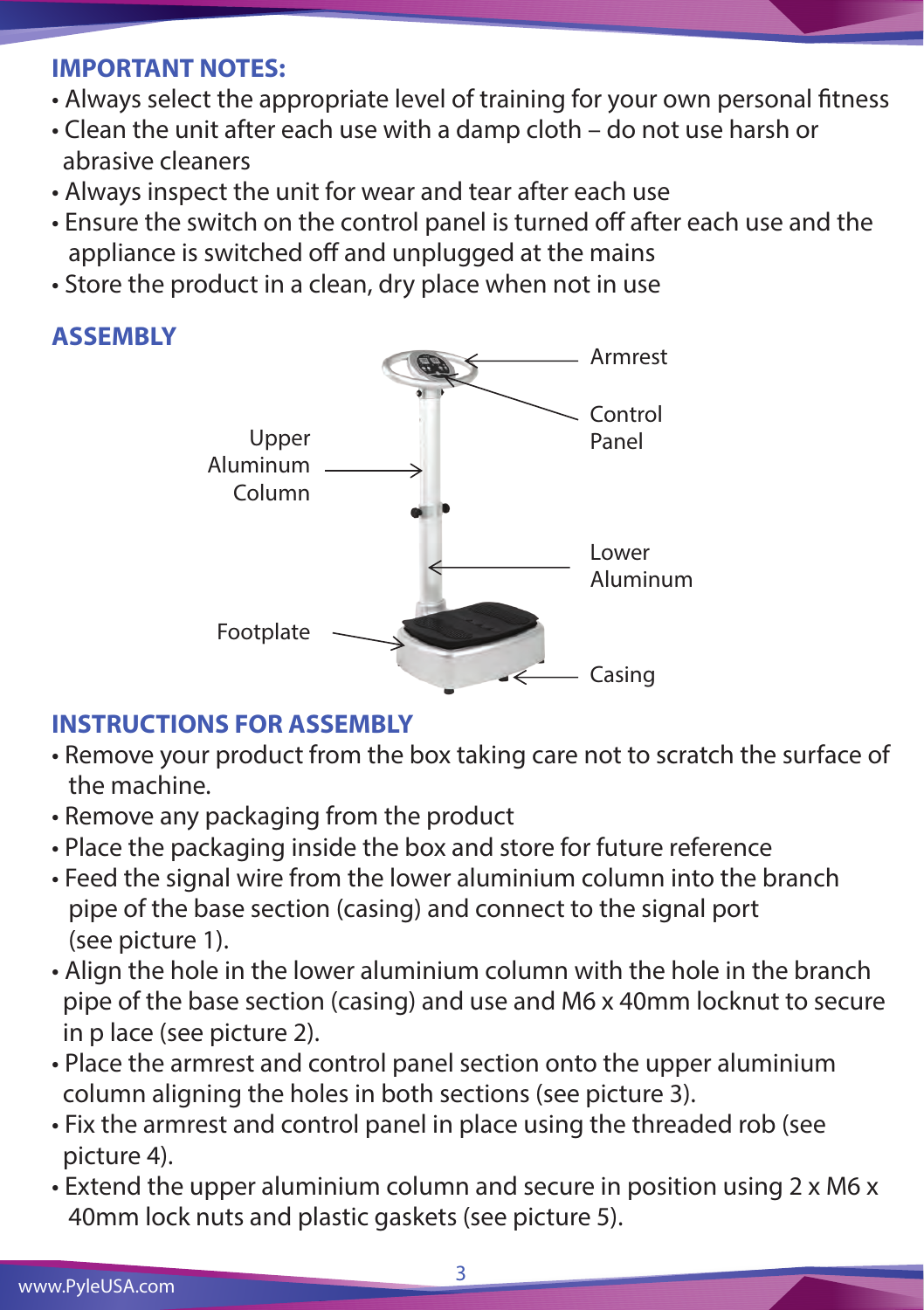

Put the power cord inside the power outlet of the product, buzzer "**beep**" , digital tube and **LED** lights all bright, one second after the switch to standby. In standby mode, neither the digital nor the **LED** lights are displayed. Press the **START/STOP** key, the machine enters the working state, press the **START/STOP** key in the working state, the machine re enters the standby state.

In the working state, the machine enters the manual mode, has the corresponding pattern lamp instruction, the initial running time is 10 minutes, may pass the time key to carry on 1-15 minutes set. The initial speed is 1, and the speed is set at 1---15 by adding and decelerating keys.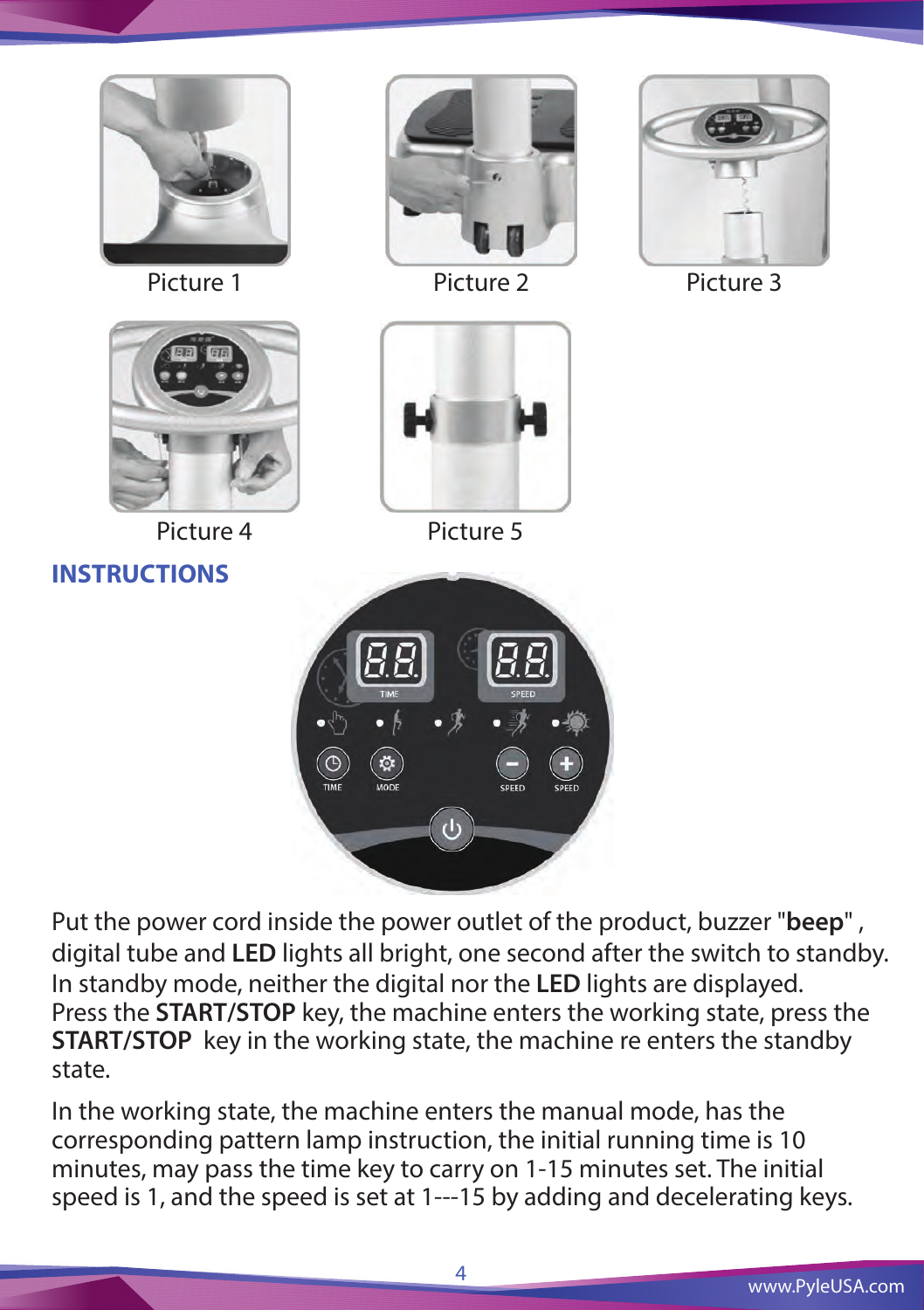In the working state, according to the mode switch key, you can set the mode of operation, namely manual - Automatic 1 - Automatic 2 - Automatic 3 - automatic.

In auto mode, the speed add and subtract keys and time keys are not valid. Auto timer is 10 minutes. From the automatic 4 to the manual, the running time and speed are the same as the current.

#### **Four automatic modes:** 0

**Automatic 1:** movement track: within 10 minutes, from 1 files per second to 15 stalls, and then from 15 to 1 files per second. Return 0 **Automatic 2:** movement track: within 10 minutes, every 5 seconds from 1 to 15 stalls, and then every 5 seconds from 15 to 1 files. Return **Automatic 3:** movement track is: 10 minutes, the direction is always increasing, every 1 second by a file, to 15 files, change 1 files. **Automatic 4:** movement track is: 10 minutes, every 3 seconds, 1 stalls, ---10, ---5,--15, four stalls jump.

#### **SUGGESTED EXERCISES**



#### **Straight Posture**

Stand on the massage plate with feet apart. Hold the handle and stand straight. Exercises the back, waist, buttocks, chest and abdomen.



#### **Ride Posture**

Stand on the massage plate and hold the handle. With knees bent, place feet apart at a distance a little wider than the shoulders. Exercises the buttocks, thighs and calves.



#### **Tiptoe Posture**

Position as 'ride posture' but on tiptoes. Exercises the feet, buttocks, thighs and calves.



#### **Runaway Posture**

Bend over placing hands on either side of the massage plate and bending knees as if ready to run. Exercises the shoulders, back, arms and chest

#### **CLEANING AND MAINTENANCE**

- Always turn the appliance off and disconnect from the mains supply before cleaning.
- Wipe the unit with a soft, damp cloth and dry thoroughly. Do not use harsh or abrasive cleaners.
- Do not use a damp cloth on the control panel or handle but wipe carefully with a soft, dry cloth.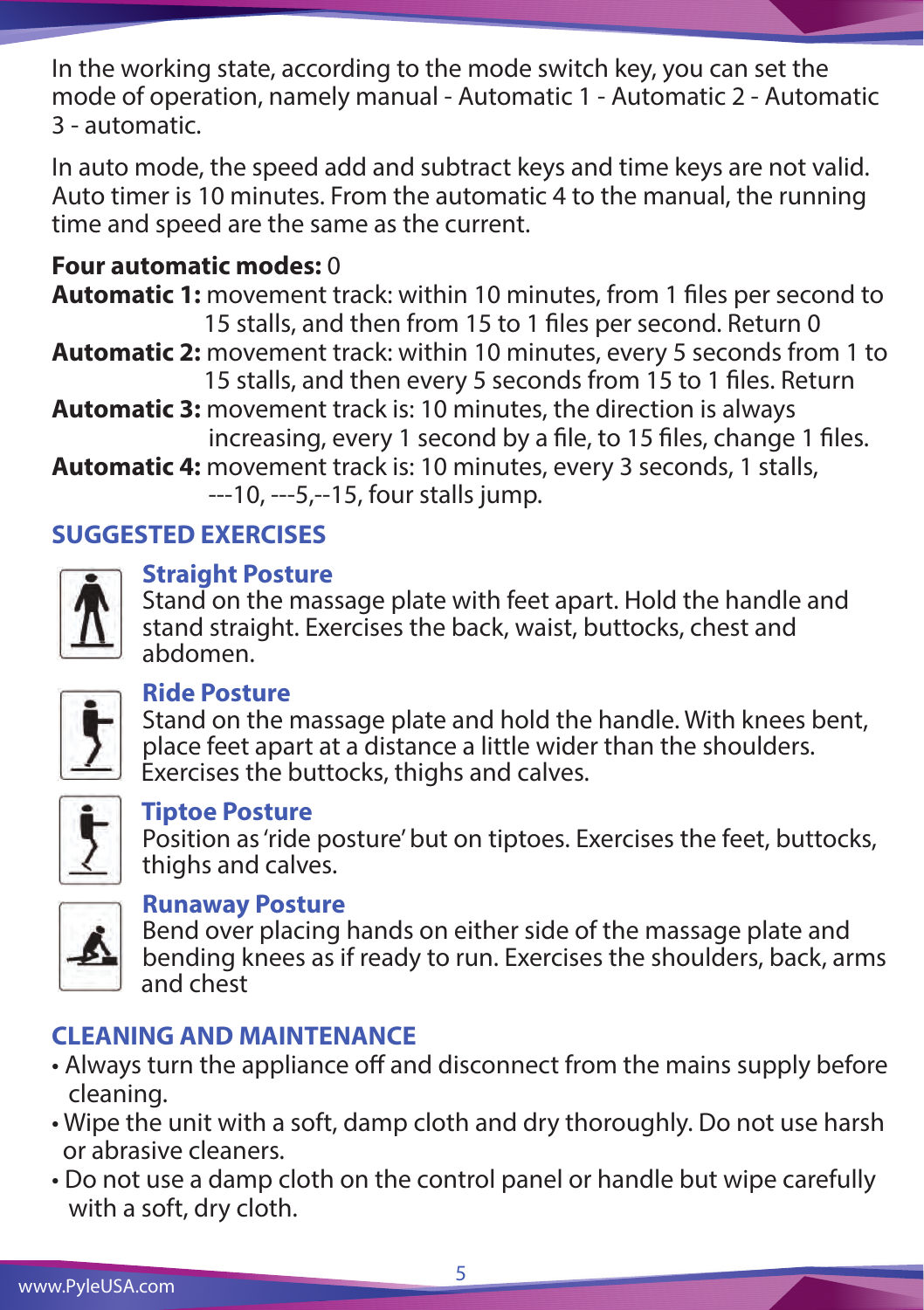#### **TROUBLESHOOTING**

| <b>FAULTY</b>             | <b>CAUSE</b>                                                         | <b>SOLUTION</b>                                             |
|---------------------------|----------------------------------------------------------------------|-------------------------------------------------------------|
| Machine will not function | Check if the machine is<br>plugged into the mains<br>and switched on | Insert power plug into<br>the mains socket and<br>switch on |
| Machine will not start    | Check if the emergency<br>insert is located correctly                | Insert emergency stop<br>key into the socket                |

#### **FEATURES:**

- Revolutionary Vibrating Design for Fitness that's Fun!
- Vibration Assisted Exercise for Full Body Training
- Excellent Toning for Abs, Thighs & Buttocks
- Total Body Fitness: Incorporate Upper Body, Lower Body & Core Workouts
- Simple Electronic Plug-in Design
- Easy Operation: Stand On & Power On
- Digital LCD Display with Touch Button Controls
- Adjustable Time & Speed Settings
- Dynamic Oscillating Motion Technology
- Accelerated Fat Burning & Weight Loss
- High-Powered Vibrations do the Hard Work
- Lab Tested to Improve Muscle Strength, Flexibility & Circulation
- Reduce Appearance of Cellulite, Improves Metabolic Rates
- Comfort Grooved Rubber Base Foot Pad
- Ideal for All Body Types & Age Groups
- Convenient Base Wheels for Quick Setup & Storage
- Perfect for Sports Training, Weight Loss, Burning Fat

#### **TECHNICAL SPECS:**

- Power Output: 500 Watt
- Revolutions per Minute: 550 RPM
- Vibrate Session Time Settings: Up to 15 Minutes
- Adjustable Vibration Speed Settings: (5) Selectable Mode
- Load Capacity: 264 lbs. Max.
- Power: 120V
- \*Some Assembly Required
- Construction Material: Reinforced Aluminum Alloy, Engineered ABS
- Total Assembled Dimensions (L x W x H): 21.2'' x 19.7'' x 46.0'' -inches
- Sold as: Unit